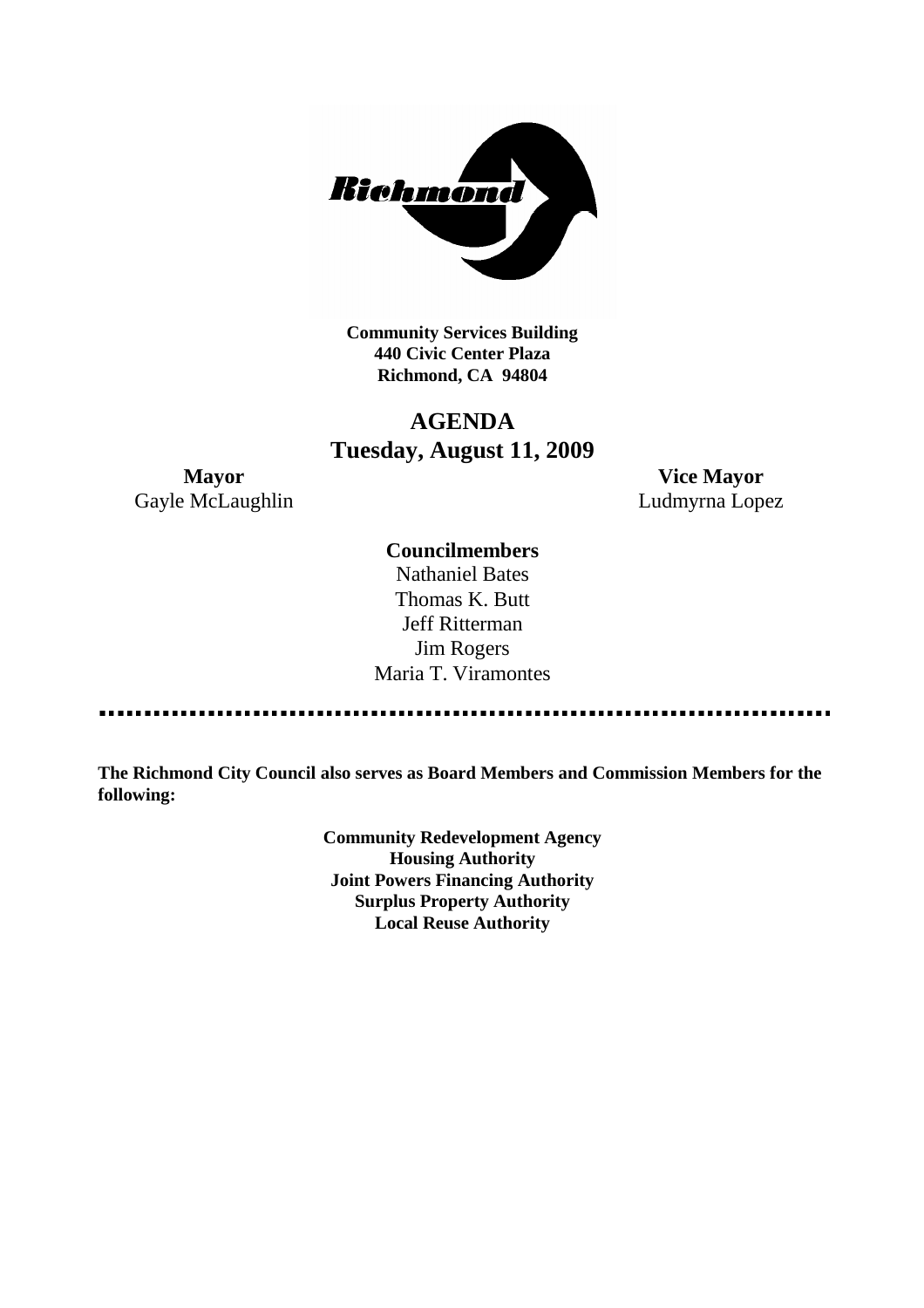# **MEETING PROCEDURES**

The City of Richmond encourages community participation at its City Council meetings and has established procedures that are intended to accommodate public input in a timely and time-sensitive way. As a courtesy to all members of the public who wish to participate in City Council meetings, please observe the following procedures:

**PUBLIC COMMENT ON AGENDA ITEMS:** Anyone who desires to address the City Council on items appearing on the agenda must complete and file a pink speaker's card with the City Clerk **prior** to the City Council's consideration of the item. Once the City Clerk has announced the item and discussion has commenced, no person shall be permitted to speak on the item other than those persons who have submitted their names to the City Clerk. Your name will be called when the item is announced for discussion. **Each speaker will be allowed TWO (2) MINUTES to address the City Council on NON-PUBLIC HEARING items listed on the agenda.**

**OPEN FORUM FOR PUBLIC COMMENT:** Individuals who would like to address the City Council on matters not listed on the agenda or on **Presentations, Proclamations and Commendations, Report from the City Attorney, or Reports of Officers** may do so under Open Forum. All speakers must complete and file a pink speaker's card with the City Clerk **prior** to the commencement of Open Forum. **The amount of time allotted to individual speakers shall be determined based on the number of persons requesting to speak during this item. The time allocation for each speaker will be as follows: 15 or fewer speakers, a maximum of 2 minutes; 16 to 24 speakers, a maximum of 1 and one-half minutes; and 25 or more speakers, a maximum of 1 minute.**

#### **SPEAKERS ARE REQUESTED TO OCCUPY THE RESERVED SEATS IN THE FRONT ROW BEHIND THE SPEAKER'S PODIUM AS THEIR NAME IS ANNOUNCED BY THE CITY CLERK.**

**CONSENT CALENDAR:** Consent Calendar items are considered routine and will be enacted, approved or adopted by one motion unless a request for removal for discussion or explanation is received from the audience or the City Council. A member of the audience requesting to remove an item from the Consent Calendar must complete and file a speaker's card with the City Clerk **prior to the City Council's consideration of Item C, Agenda Review.** An item removed from the Consent Calendar may be placed anywhere on the agenda following the City Council's agenda review.

*The City Council's adopted Rules of Procedure recognize that debate on policy is healthy; debate on personalities is not. The Chairperson has the right and obligation to cut off discussion that is too personal, too loud, or too crude.*

**\*\*\*\*\*\*\*\*\*\*\*\*\*\*\*\*\*\*\*\*\*\*\*\*\*\*\*\*\*\*\*\*\*\*\*\*\*\*\*\*\*\*\*\*\*\*\*\*\*\*\*\*\*\*\*\*\*\***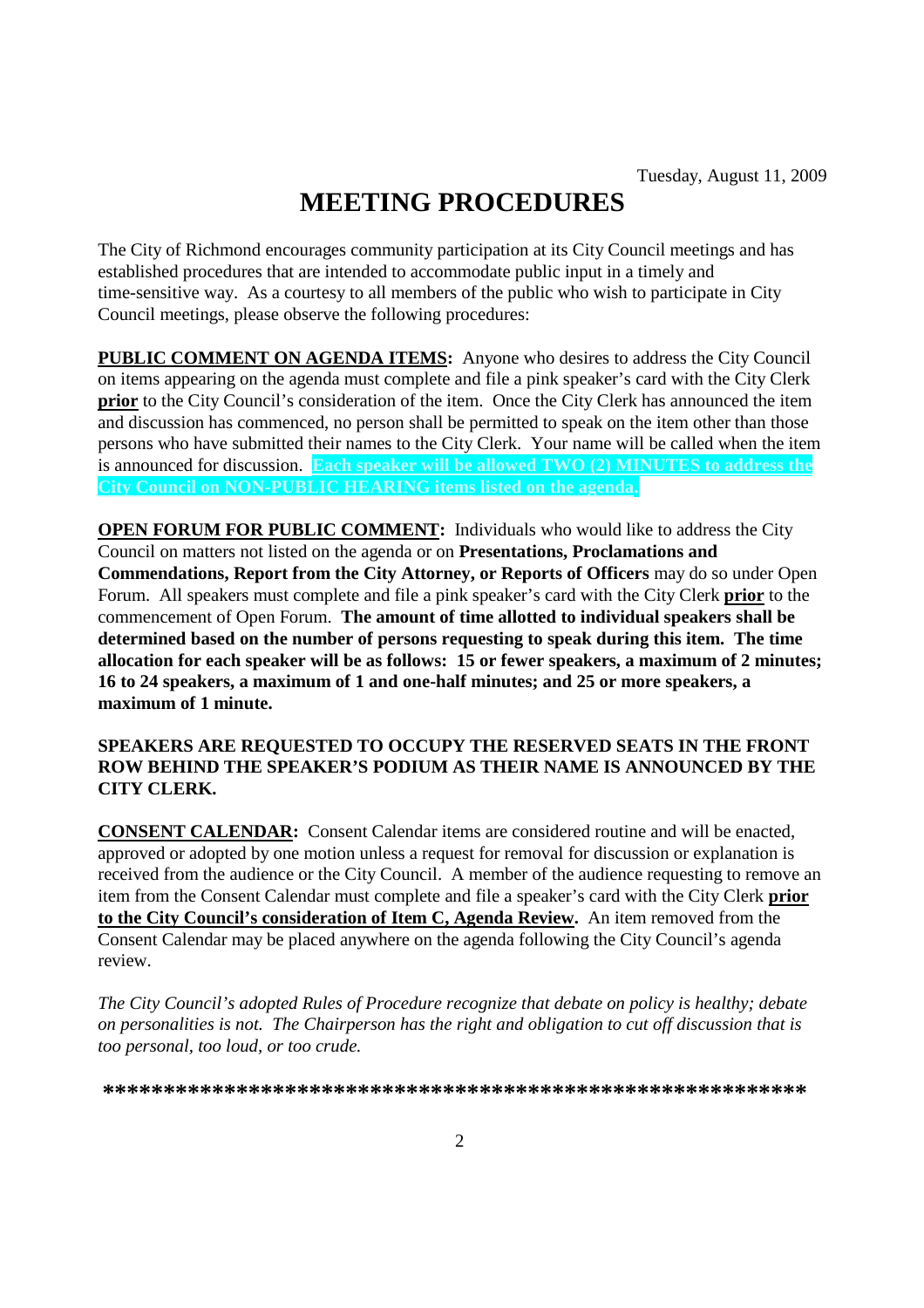Tuesday, August 11, 2009

## **SPECIAL MEETING OF THE RICHMOND CITY COUNCIL**

#### **9:00 a.m.**

- **A. PLEDGE TO THE FLAG**
- **B. ROLL CALL**
- **C. STATEMENT OF CONFLICT OF INTEREST**
- **D. OPEN FORUM FOR PUBLIC COMMENT**
- **E. AGENDA REVIEW**
- **F. PUBLIC HEARING**
	- **F-1.** ADOPT a resolution authorizing the City of Richmond to levy special assessments under Richmond Municipal Code Chapters 2.62, 2.63, 6.38, 9.22 and 9.50 against properties with unpaid invoices related to administrative citations, nuisance abatement costs, and foreclosure ordinance fines - Police Department (Chief Chris Magnus 621-1802).

#### **G. ADJOURN TO OPEN SESSION FOR PUBLIC COMMENT ON ITEMS TO BE DISCUSSED IN CLOSED SESSION**

**\*\*\*\*\*\*\*\*\*\*\*\*\*\*\*\*\*\*\*\*\*\*\*\*\*\*\*\*\*\*\*\*\*\*\*\*\*\*\*\*\*\*\*\*\*\*\*\*\*\*\*\*\*\*\*\*\*\*\*\*\*\*\*\*\*\*\*\*\*\*\*\*\*\***